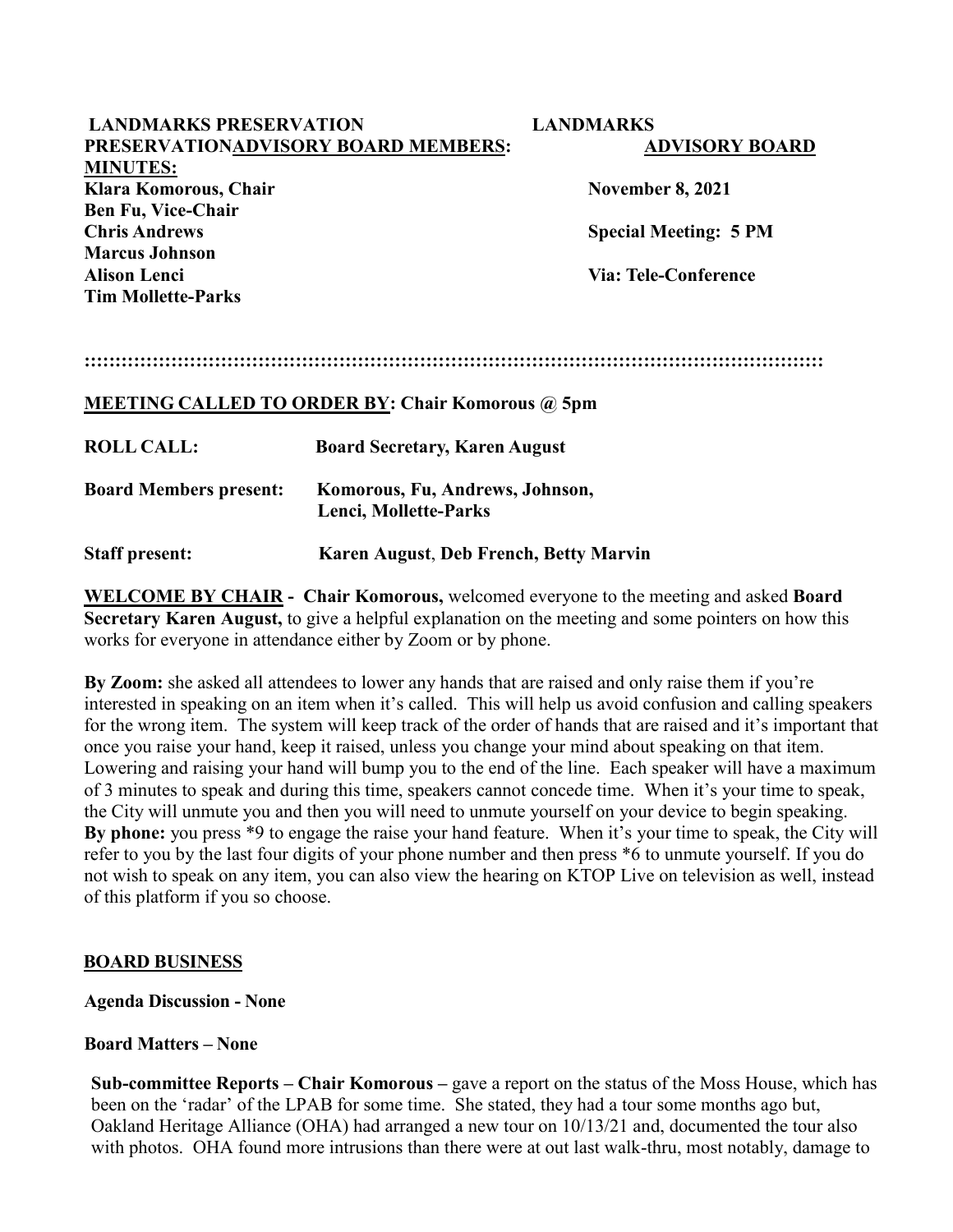#### **Landmarks Preservation Advisory Board, November 8, 2021 2**

the original front door. The good news (quoted by OHA), despite big messes inside and signs of intrusion, the house is generally intact and needs a big clean-up. The situation there continues to deteriorate but it's certainly not in any kind of stage that's unrepairable. OHA is calling for a 'Moss House Clean-up Day', Saturday, December  $11<sup>th</sup>$ , from 10am to 1pm. I think it would be good to give a presentation to the LPAB but our next meeting is December 13th, a couple days after this clean-up. IAt the January meeting we could report on the clean-up and if anything was found. I can give it, BM Johnson and I can do it together, or OHA could join us also. Whatever we do, we need to keep track and stay on top of this. **BM Johnson –**Also, at the next meeting, I will be able to provide an update on where we are, in looking at the state of our Landmarks overall. I'm hoping that will be part of the documentation package that will be provided to the Board Members.

**Chair Komorous –**asked Secretary August if this was agreeable to put it on the Agenda and be part of the sub-committee reports. **Secretary August –** yes, that would be a perfect example of a subcommittee.

 **Secretary Reports – Secretary August –**the Office of the Mayor is pushing forward with filling our vacant seat and we should have a new devoted Member to the LPAB, with our next meeting.

 **OPEN FORUM – Naomi Schiff, Oakland Heritage Alliance (OHA) – Ms. Schiff** stated, she will be forwarding out a flyer regarding the clean-up at Moss House, on 12/11/21. There will be a planning meeting for it on Wednesday, 11/10/21, and she encourages anyone to attend. It is important to remove flammable material stored in the house.

On Thursday, 11/18/21, OHA will be presenting 'Tales of the Grand Lake', hosted by Alan Michaann @ 7pm, on-line.

**AGENDA ITEMS (CONSENT CALENDAR) – Chair Komorous –** Today we have as the first agenda item. the Renewal of the Adoption of a Resolution determining that conducting In-Person meetings of the LPAB would present Imminent Risks to Attendees' Health. This item will move to the Consent Calendar in the future. Our esteemed Board Secretary will explain it to us.

**Secretary August –** after this meeting, this will move to the Consent Calendar. At that time, we will go over the details of the Consent Calendar, and it will be addressed during regular meetings. This is an Agenda item tonight, as was noted in the posted Agenda on the City's website. It is a request for monthly Renewal of the Adoption of the Resolution made at the LPAB meeting on 10/11/21. The purpose is to renew the determination that in-person meetings of the Board would present immediate risks to health and to reaffirm its election to continue conducting meetings using teleconferencing, in accordance with State Law AB361. We can go into details how this is actioned with the Consent Calendar. For the time being, the proposal is to renew that resolution, that we made last month.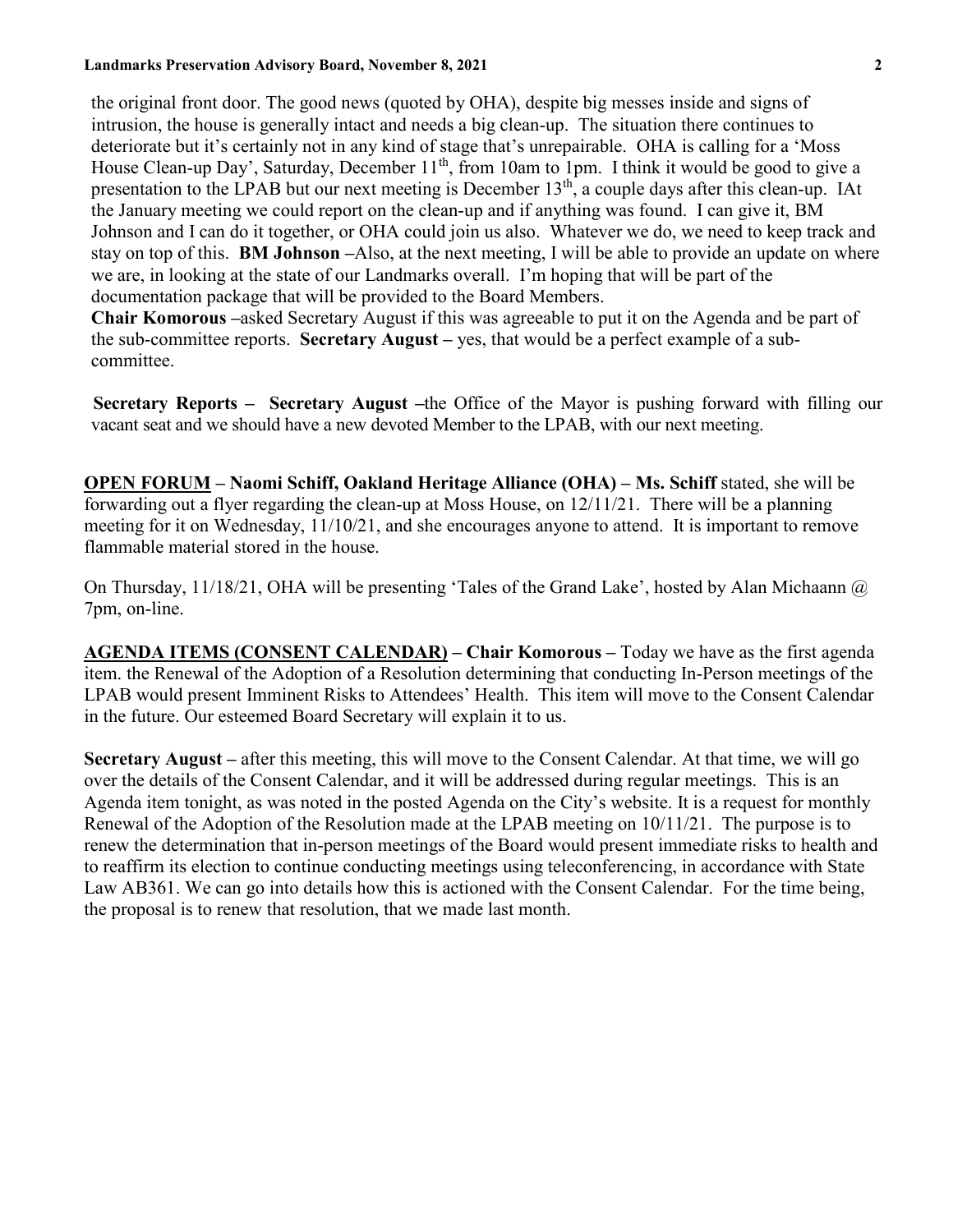| <b>Location:</b>                  | <b>Citywide</b>                                                                                                     |
|-----------------------------------|---------------------------------------------------------------------------------------------------------------------|
| <b>Accessor's Parcel Number:</b>  | N/A                                                                                                                 |
|                                   |                                                                                                                     |
| <b>Proposal:</b>                  | Renew The Adoption of a Resolution Determining that<br>Conducting In-Person Meetings of the Planning Commission And |
|                                   | Its Committees Would Present Imminent Risks to Attendees'                                                           |
|                                   | Health, And Electing to Continue Conducting Meetings Using                                                          |
|                                   | Teleconferencing In Accordance With City Planning                                                                   |
|                                   | Commission Resolution, dated October 11, 2021, and renewed at                                                       |
|                                   | every Planning Commission meeting thereafter, to Allow<br>Continuation of Planning Commission Meetings.             |
| Applicant:                        | Karen August, Secretary to the Landmarks Preservation                                                               |
|                                   | <b>Advisory Board</b>                                                                                               |
| <b>Phone Number:</b>              | $(5\overline{10})\overline{238-6935}$                                                                               |
| Owner:                            | NA                                                                                                                  |
| <b>Case File Number:</b>          | $\overline{NA}$                                                                                                     |
| <b>Planning Permits Required:</b> | Renew the adoption of Resolution Pursuant to AB-361                                                                 |
| <b>General Plan:</b>              | <b>NA</b>                                                                                                           |
| Zoning:                           | NA                                                                                                                  |
| <b>Environmental</b>              | Exempt pursuant to California Environmental Quality Act                                                             |
| Determination:                    | (CEQA) Guidelines Section 15061(b)(3) (Common Sense                                                                 |
|                                   | Exemption).                                                                                                         |
| <b>Historic Status:</b>           | <b>NA</b>                                                                                                           |
| <b>City Council District:</b>     | <b>NA</b>                                                                                                           |
| Status:                           | NA                                                                                                                  |
| <b>Staff Recommendation:</b>      | Consider renewing the adoption of Resolution, most recently                                                         |
|                                   | renewed at the previous Planning Commission meeting.                                                                |
| <b>Finality of Decision:</b>      | Decision Final.                                                                                                     |
| For further information:          | Contact case planner Karen August at (510) 238-6935 or by e-                                                        |
|                                   | mail at kaugust@oaklandca.gov                                                                                       |

**PUBLIC COMMENTS/QUESTIONS – Naomi Schiff – Oakland Heritage Alliance (OHA) –** had **two**  items to speak about. 1. She stated she has no objection meeting by Zoom if we must, although meeting in person does have its virtues. I'm a little concerned about our inability to allow time ceding. It doesn't matter when projects are small but, when they are large, it makes it very difficult to have an organized presentation by anyone other than the developer. An imbalance can exist in which the project proponent can get up to half an hour and Public Speakers are limited to two minutes, maybe that can be compensated for, in some fashion. 2. A record of attendees would be a great thing and it would be good if we could understand who's speaking at these meetings. I identify myself and the organization I represent. Everybody should and that should become part of the record for the meeting.

**John Klein, Oakland resident –** there is still an issue with speakers not being able to cede time. This severely handicaps ability to provide rebuttal or in-depth information. Perhaps longer speaking times could be arranged by prior agreement. This would allow issue-aligned groups that could speak in consecutive order by their two-minute block by previous arrangement and they would also have the ability to share screen with other participants.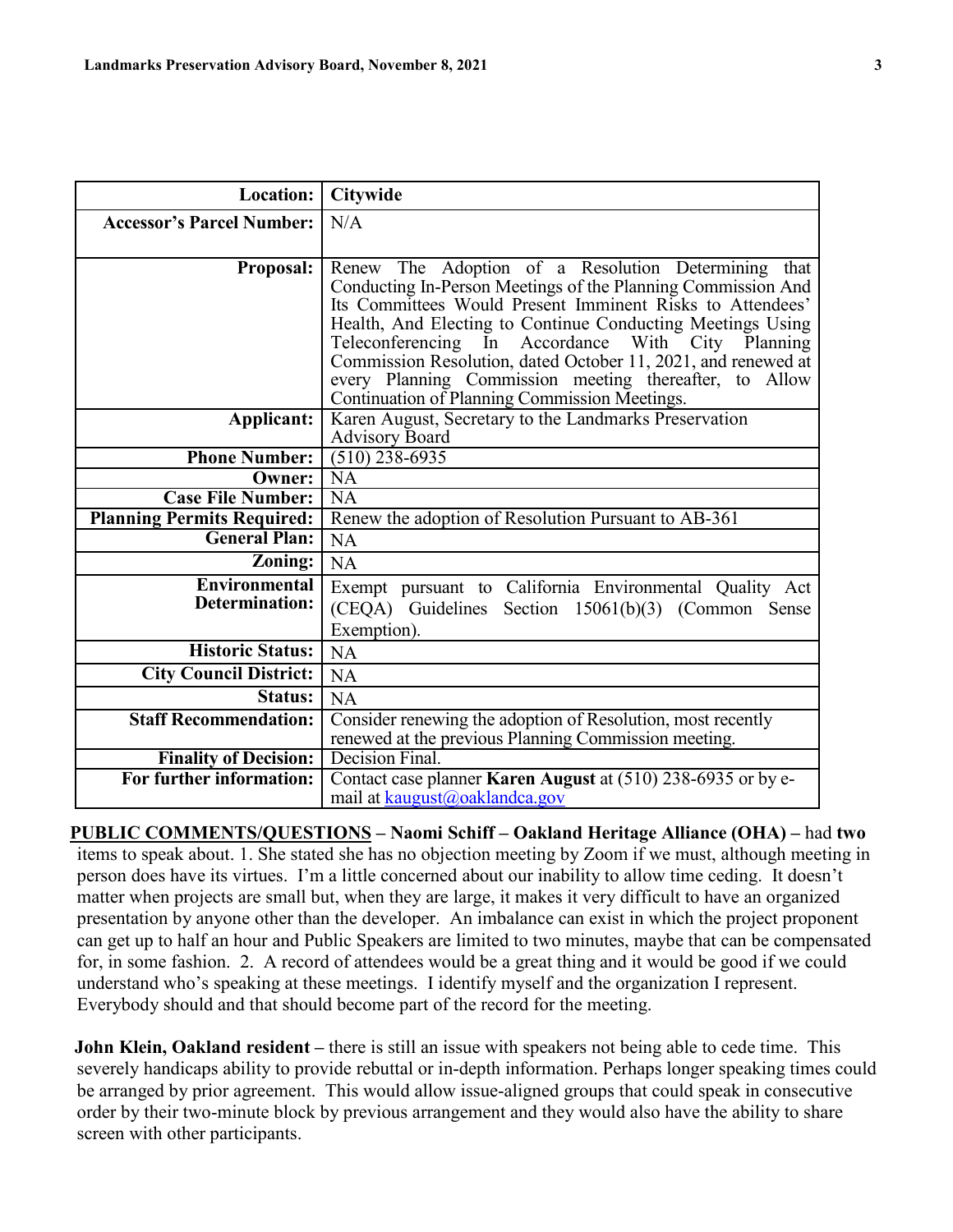**BOARD COMMENTS/QUESTIONS – Secretary August –**our **PSR, Deb French**, does ask everybody prior to speaking, to identify themselves with their full name, as we have seen in this meeting. That information is entered in to the LPAB minutes, which are drafted, reviewed and published on the City's website. **Chair Komorous –** the last 2 speakers both asked for a record of attendees and that the record exist as part of the Board meeting minutes that are available on the website, is that correct? **Secretary August –** when there are in-person meetings, when a person speaks in the public hearing section, they are asked to identify themselves by their full name. PSR French when un-muting a speaker, does ask them their full names. But we do not take the names of everybody that enters in to the meeting nor everybody that downloads and listens to the meeting via the website. **Chair Komorous –** would a Board member be willing to make a motion, maybe including the comments that we've received from Naomi Schiff (OHA), in asking that we continue to meet on Zoom but, also that we work more on the time ceding concerns, or we could simply pass it the way it is written.

**BM Andrews –** how did we arrive at this cessation of time ceding, is this something the Board decided? **Secretary August –** I will look into this matter, the history of it prior to me taking on the role of Board Secretary and the requirements that we currently have for online meetings. My understanding is that we are in alignment with the other meetings. I can circle back on the next Secretary Report. There is nothing to prevent a group of people attending the meeting and speaking consecutively, akin to how this would be done at in-person meetings.

**BM Andrews –**with certain types of meetings there might be an issue ceding time because a meeting becomes too long. But, Landmarks is not like City Council or Planning Commission meetings, we don't have folks who are trying to filibuster a point. So, I do think we should consider a different ceding arrangement from the one that has been standardized for meetings.

**Chair Komorous** – asked if the Board would like to make a motion to approve the agenda item with the caveat that the time ceding is still to be determined and discussed at a future date. **BM Andrews –** moved that the Landmarks Board consider a different time ceding arrangement than the one that's been established thru Zoom and we consider that in a future meeting. **Secretary August –** as the person bringing forward the Staff report on this resolution, the time ceding issue is not the matter at hand, we are currently speaking about the agenda item issue, on whether or not we would like to continue meeting as a Board. We are meeting as a Board remotely as determined by the State and the City Administrator for public health in general. For the time ceding issue that has been brought up, as noted before, I will circle back on this matter in a future Secretary Report. At this point, the agenda item is simply the renewal of the Resolution that we passed last month. **Chair Komorous –** we all agree with the time ceding is an issue and, that it is to be discussed at a future meeting. Secretary August will look into the item on the next report. Can we have a motion to approve the Citywide Resolution? **Vice Chair Fu –** moved to renew the adoption of the Resolution, as reviewed at the previous LPAB meeting.

**BM Johnson** – **seconded. Deb French –** did a verbal count; **6 ayes – 0 no's, motion passes.**

| <b>Location:</b> $4194^{\text{th}}$ Street                                                                                                                                                                                                                                                 |
|--------------------------------------------------------------------------------------------------------------------------------------------------------------------------------------------------------------------------------------------------------------------------------------------|
|                                                                                                                                                                                                                                                                                            |
| <b>Proposal:</b> The project consists of partial demolition of an existing one-story<br>commercial warehouse in the Produce Market API, preserving the<br>existing building façade on $4th$ Street, and constructing six stories<br>above the ground floor to create 69 residential units. |
| <b>Applicant:</b> Mark Donahue, Lowney Architecture                                                                                                                                                                                                                                        |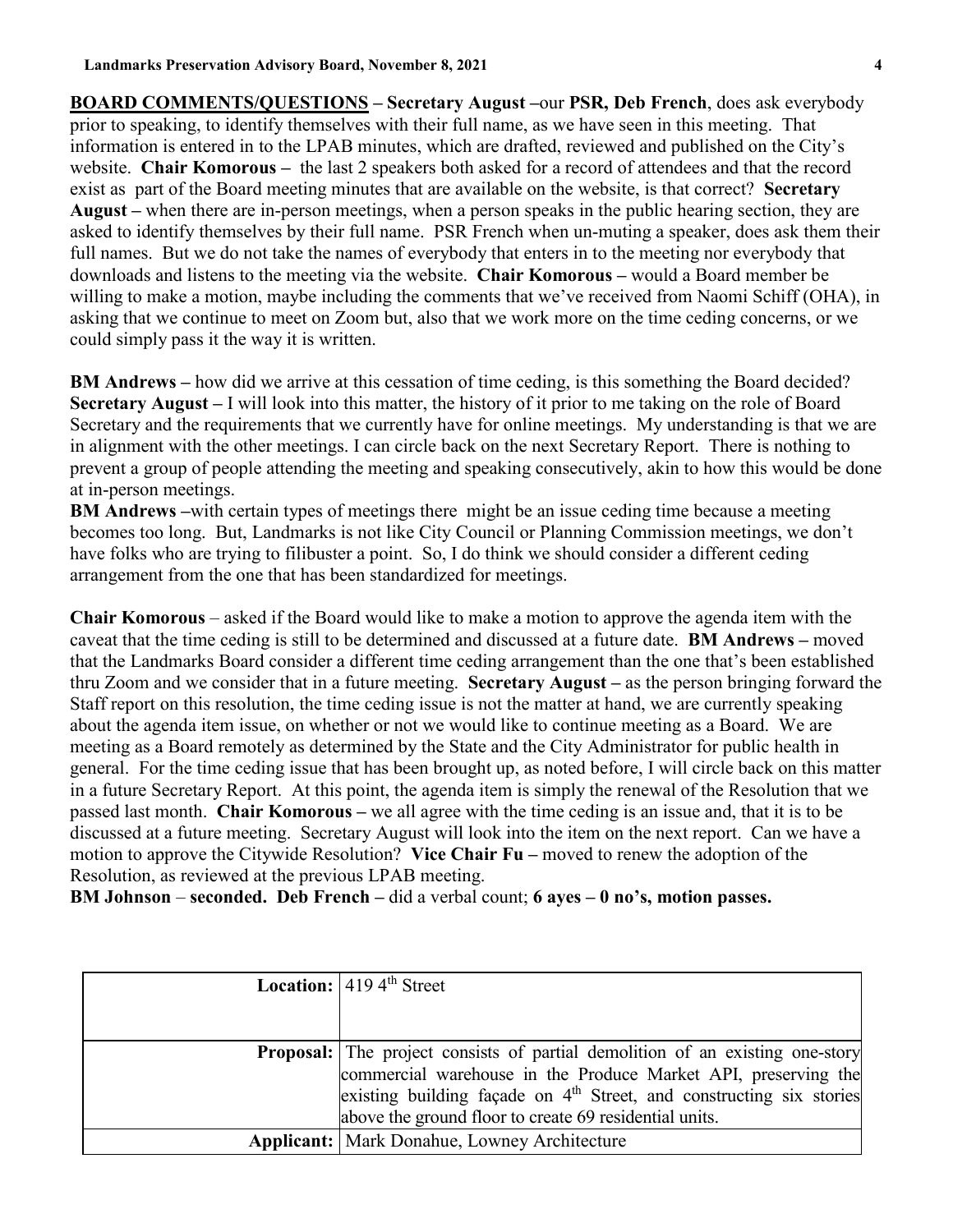| <b>Phone Number: 510-269-1123</b> |                                                                                                                                                                                                                                                               |
|-----------------------------------|---------------------------------------------------------------------------------------------------------------------------------------------------------------------------------------------------------------------------------------------------------------|
|                                   | <b>Owner:</b> Dodwell Company, Inc.                                                                                                                                                                                                                           |
| Case File Number: PLN20173        |                                                                                                                                                                                                                                                               |
|                                   | <b>Planning Permits Required:</b> Regular Design Review for the construction of multi-family<br>residential facility. (O.P.C. 17.136.050). Conditional Use Permit to<br>allow parking facilities within 75' of a front property line. (O.P.C.<br>17.134.050.) |
|                                   | <b>General Plan:</b> Estuary Policy Plan (EPP) Retail Dining Entertainment 2                                                                                                                                                                                  |
|                                   | <b>Zoning:</b> C-45 Community Shopping Commercial Zone / S-4 Design Review<br>Combining Zone                                                                                                                                                                  |
|                                   | Environmental Determination: CEQA resource, Local Register of Historical Resources.<br>Determination Pending, Environmental analysis to be conducted<br>prior to any discretionary action.                                                                    |
|                                   | Historic Status: Potential Designated Historic Property (PDHP) on the Oakland<br>Local Register of Historical Resources; OCHS Rating of Dc1+,<br>contributor to the "Produce Market District" an Area of Primary<br>Importance (API).                         |
| <b>City Council district III</b>  |                                                                                                                                                                                                                                                               |
|                                   | <b>Status: Pending</b>                                                                                                                                                                                                                                        |
|                                   | Action to be Taken: Review development proposal and provide comments to staff                                                                                                                                                                                 |
|                                   | For further information: Contact Case Planner Jose M. Herrera-Preza at 510-238-3808 or<br>by e-mail <i>jherrera@oaklandca.gov</i>                                                                                                                             |

**Jose Herrera, case planner** – staff seeks input and design recommendations regarding the applicant's proposal to modify an existing, one story warehouse building on the Local Register of Historical Resources (Local Register), while preserving the original commercial façade and the three exterior walls. The addition would be above and behind the existing ground floor perimeter walls and result in a sevenstory, 68-dwelling unit, 80-foot-tall mixed-use building. The project is within the Estuary Policy Plan (EPP), in the Jack London District. This subject building is on the edge of ,and a contributor to, the Produce Market District Area of Primary Importance (API), which is on the Local Register and recorded in the State Inventory and, as appearing eligible for the National Register of Historic Places. Its individual Oakland Cultural Heritage Survey (OCHS) rating is, Dc1+, reflecting moderate alterations and API contributor status. The project was previously presented to the LPAB on April 12, 2021, and the applicant and staff received the following direction:

- 1. Increase the proposed setback of the upper-story addition.
- 2. Increase the size of the windows on the front façade and include industrial-style window sashes.
- 3. Incorporate a thick metal cornice on top of the building.
- 4. Simplify the exterior materials.
- 5. Provide more elevations/renderings from across the street.

The LPAB requested the project return to the Board, once further revisions have been made.

In summary, the following proposal does reflect revisions that have been made, based on directions from the Board. The subject property is within the C45, Community Shopping Commercial Zone and S-4, Design Review Overlay Zone. The C45 Zone does not have a general height limit but does have a 7.0 floor area ratio (FAR). The S-4 Zone requires approval for any construction pursuant to the design review procedure in Chapter 17.136 of the Oakland Planning Code. As provided direction by the LPAB,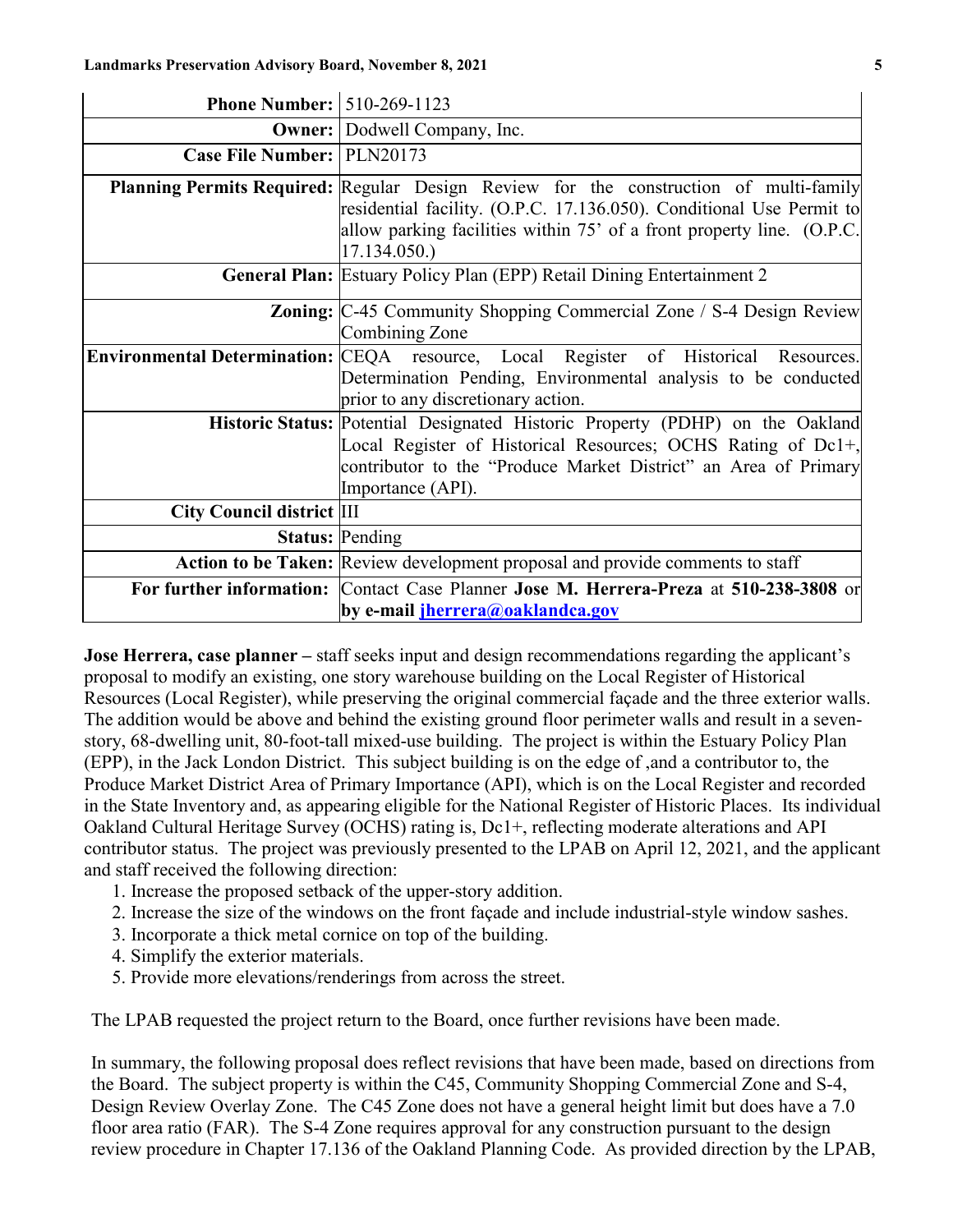#### **Landmarks Preservation Advisory Board, November 8, 2021 6**

the proposed upper story addition does now have an increased setback. Floor 2 remains having a fivefoot setback, but floors 3 thru 7 now incorporate an 18-foot setback from the façade of the existing warehouse building. In addition, the upper stories have been revised to have more industrial references to the existing and new buildings in the Jack London District area. This includes larger windows that reflect industrial style sashes. The Produce Market District mapped in the Estuary Policy Plan with a maximum floor ratio of 1.0 covers onlythe original Fruit and Produce Realty Company buildings at 3rd and Franklin. The current project site is not within that group, though it is within the larger Produce Market District API. In the C45 zone, there is no general height limit and the FAR is 7.

In conclusion; staff believes that the current version of the proposal is significantly more consistent with the API than the previous iteration, in terms of architectural context and scale. The design has incorporated elements found in the historic industrial buildings within the district and recently constructed buildings within the district. The proposal for new construction in an API is required to appear before the LPAB, for a recommendation prior to action upon the application involving the Local Register property that requires a Design Review approval. Further, historical analysis is needed to determine whether the project would have significant effect on either the existing buildings or the district. However, this analysis cannot begin until an agreed design is established. We hope to get comments from the Board on that.

**Mark Donahue, architect, Lowney Architecture** – gave a PowerPoint presentation of the proposal and said they are very excited about the significant changes, based on the Board'srecommendations and the input from the community. He showed what was seen last time and the new solutions they've come up with. Previously the front façade of the upper stories was 5 ft behind the historic façade and an interior courtyard was featured in the mid-block area. Now the courtyard has been eliminated and the space has been returned to the street side so that the façade is now 18 ft from the property line. The new upper facade is a more strongly defined take on the typical industrial building grid. We are proposing to have an implied post and beam with infill panel boards and punched window expressions. The historic façade is more vibrant. The intention is to separate it from the background building and, also look back at some historical color precedents and incorporate them into the building. The second floor remains 5 ft behind the façade. Because we have a zero-lot line, we have large areas of unrelieved smooth wall on the sides. Our proposal is to provide that area for art, or add blind openings "to reduce planarity."

The rear façade hasn't changed, facing the middle of the block. In front we've enhanced the use of roll-up doors to open up the building. Other buildings nearby all feature these roll-up doors. On portions of the façade that have been altered in the past, we're proposing to increase the transparency. We want to have some interaction with the street and use the roll-up doors in several locations so you can have the building open to the street. The second floor has primarily remained the same. Part of the reason it's not visually apparent is because the parapet of the historic building is quite high, about 5 ft above the floor level. On the upper floors, the new floor plan is without the courtyard and is a standard, double loaded corridor ,residential building. The roof still has the roof garden facing towards the freeway, which is a concern but we have some mitigation measures in mind. It will still be a comfortable place despite the ambient noise levels.

Donahue showed previous and revised versions of the façade. The rear elevation is essentially the same, featuring the bay windows and "warehouse type" projections at the roof level. We've cut down on the number and type of materials. The primary material will be stucco, the darker areas with the windows will have fiber cement panel, and the back will have metal perforated railings facing towards the water. The historic lower façade would include the storefront, the overhead doors and refurbished existing concrete material.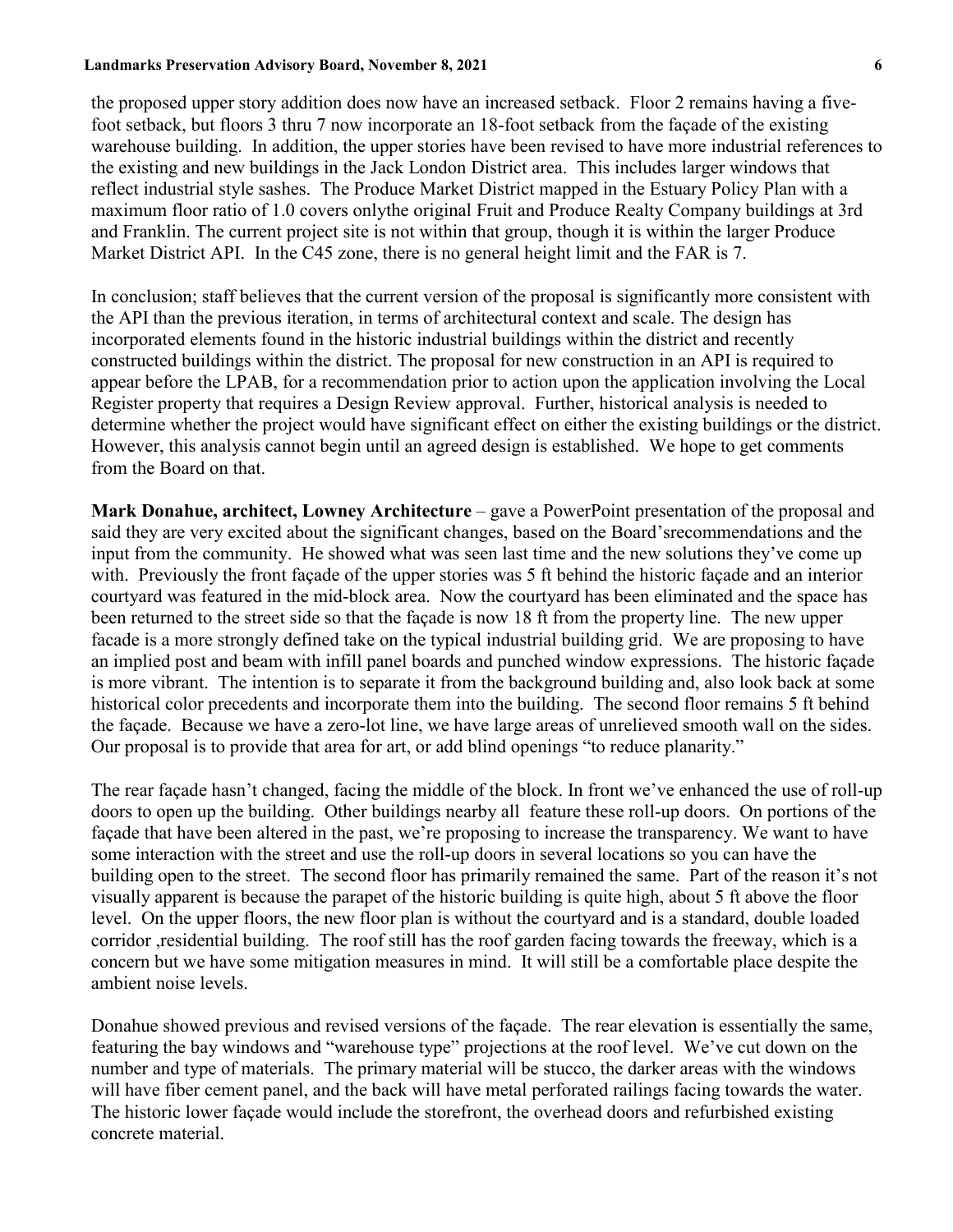**BOARD COMMENTS/QUESTIONS – Vice Chair Fu –**did the sub-committee preview this version and have any communication with the architect? **Chair Komorous –** I don't think there was a subcommittee for this project but there is something that's missing from the previous LPAB comments. We had an issue with the scale of the building, which was addressed in the initial staff report and referred to the LPAB for input. The initial staff report said; "the building would be the tallest on the block by at least 5 stories. Staff request input regarding whether the proposed design sufficiently reduces the scale of the building, the setbacks, materials and treatments." This entire issue is missing from the new staff report.as something the Board should 'take into account' today. I thought that it was part of our motion but it was 100% part of our comments. **BM Andrews –**the north [front] façade treatment does seem to reflect some of the character of the existing building but it seems to be the only façade that does that. I'm curious why that rather sensitive and consistent design treatment wasn't applied to the other parts of the building.

**Donahue** – on the east and west facades, it was primarily a property line issue, openings on this facade would not be possible by building code. The framed expression would be possible, if that was desired. On the south facing [mid-block] property line, we're trying to shade the façade so that you have openings with views and not inviting a lot of solar intrusion. That was the reason for the use of the bay windows. **Chris Porto, project sponsor –** regarding the massing, the comment we internalized was pushing the building back another 15 ft. That was the biggest effort that we've made, to reduce the scale of the building from the street as you're walking down the 4th St. sidewalk. Looking upward, the perspective would hardly reveal the building in its mass, on that side of the block. We received comments about thisfrom Ed Manasse (Deputy Director, City Planning) as well. That was our biggest mitigation effort and a compromise with the second floor still being 5 ft back. It is reminiscent of the current condition of the sawtooth building form that's currently there.

**PUBLIC COMMENTS/QUESTIONS – Laurie** *Schalala,* **works** in a 4-story building down the block, which has a lot of 4-5 story buildings so this will not stand out as a 'sore thumb'. Also, wanted to thank the developer, we need it desperately in this little area. I think it looks amazing, I love everything about it and, the idea of having retail/restaurant space too. Every part of Jack London Square is being so beautifully developed and we're feeling like we're in the 'slums'. I can speak for a lot of the people in this section of the neighborhood also, our company and its employees, we're very excited and grateful.

**Naomi Schiff, OHA –** presented OHA concerns about the south, east and west elevations stating that there are great improvements in this design and the 4th Street [north] side is improved. Regarding the mural idea, love them but they should not distract from the API. She suggested using spandrel glass to continue the window pattern as it is on 4th Street, if you are not allowed to open windows. Maybe buy some rights from the adjoining properties and get permission to open real windows, since there are adjacent historic buildings. On the south side, the angled shed roofs are a very jarring element, the whole back doesn't seem to relate to the front of the building. The south façade is very visible and important ,and it should be as elegant as the north side. **Amelia Marshall, OHA –** this project deserves a high level of scrutiny because it is a massive building that is encroaching on the beloved Oakland Produce Market API. The monolithic elevations with no windows are very unfriendly looking, and it would be good to have some windows that open to the east. It looks appealing where the applicant has modified the 4th St. side but the other sides should also look nice and have some windows.

### **INFORMATIONAL PRESENTATIONS - None**

#### **ANNOUNCEMENTS - None**